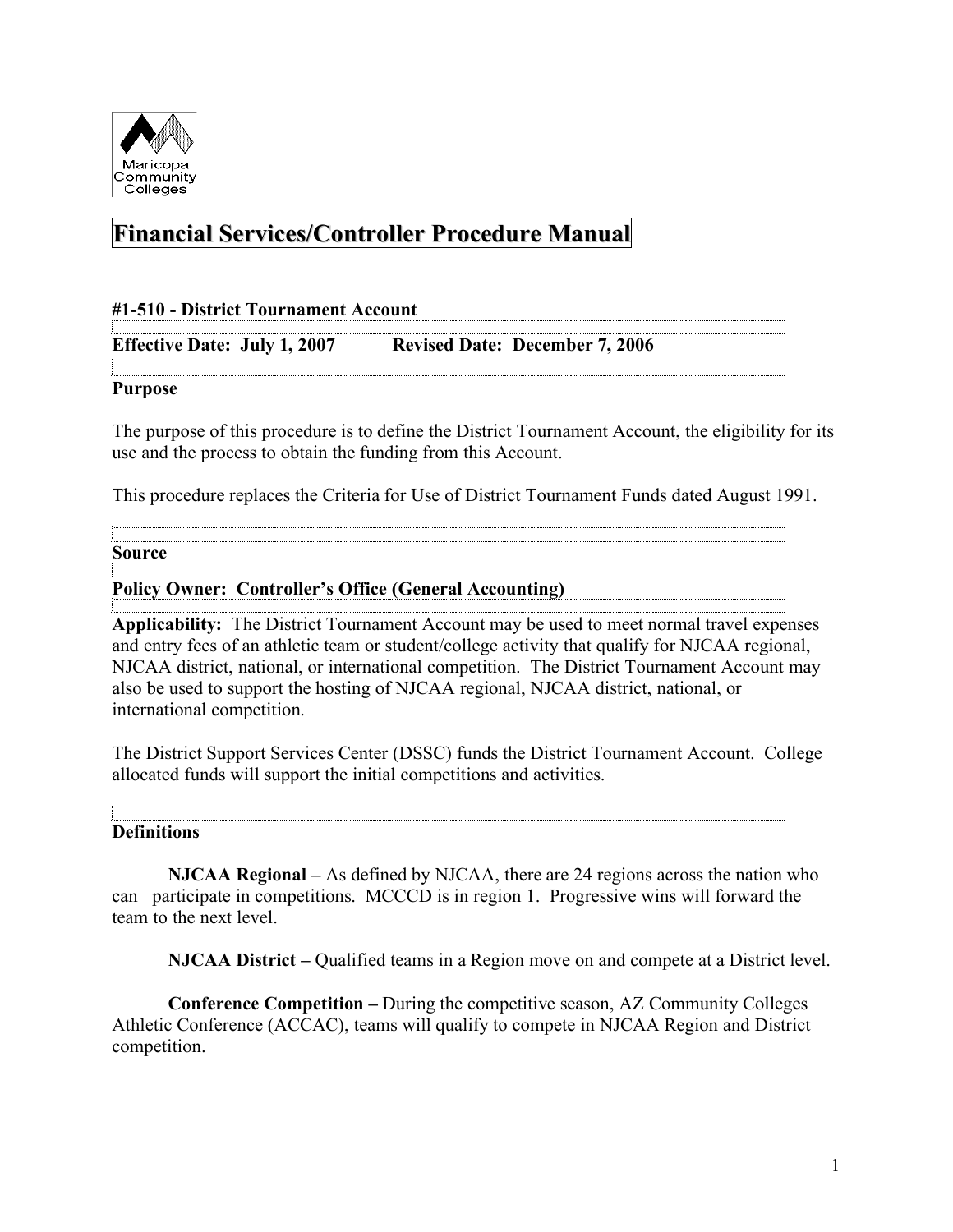**Normal travel expense** - MCCCD travel requirements established within the MCCCD Administrative Regulation "*1.15 Travel*."

**Travel Activities –** Competition that requires travel outside of Maricopa County.

**Hosting Activities –** Competition activities sponsored by one of the MCCCD Colleges

**Hosting Activity Application –** Provides a description of the hosted activity and an estimate of costs and expected revenues.

**Personnel contracted by MCCCD – This includes board approved employees and** professional services.

## **Procedure**

## **1.1 Approval Authority**

The District Athletic Committee recommends criteria for use of the District Tournament Account by athletic teams. The Vice Presidents for Student Affairs recommend criteria for use of the District Tournament Account by non-athletic college activity groups. The Vice Presidents for Academic Affairs recommend criteria for use of the District Tournament Account by educational college activity groups. The criteria are reviewed as needed by the appropriate committee with recommendations approved by the college presidents.

The athletic directors or department head, college president or designee, vice presidents for Student Affairs, and college fiscal representative must approve all requests for utilization of the District Tournament Account.

For all events requiring travel, the employee(s) must complete a "Travel Request Form" prior to being eligible to utilize funding from the District Tournament Account. The Travel Request Form provides a description of the activity/event and an estimate of costs. A copy of the Travel Request Form, along with copies of all supporting documents must be submitted by the college fiscal office to the DSSC Financial Services & Controller's Office, or designee, prior to the activity/event.

All eligible **hosting activities** must complete a "District Tournament Account Hosting Activity Application" (Exhibit 1) prior to being eligible to utilize funding from the District Tournament Account. The District Tournament Account Hosting Activity Application provides a description of the hosted activity and an estimate of revenues and costs. The Hosting Activity Application, with all applicable approvals and copies of supporting documentation, must be submitted from the college fiscal office to the DSSC Financial Services and Controller's Office, or designee.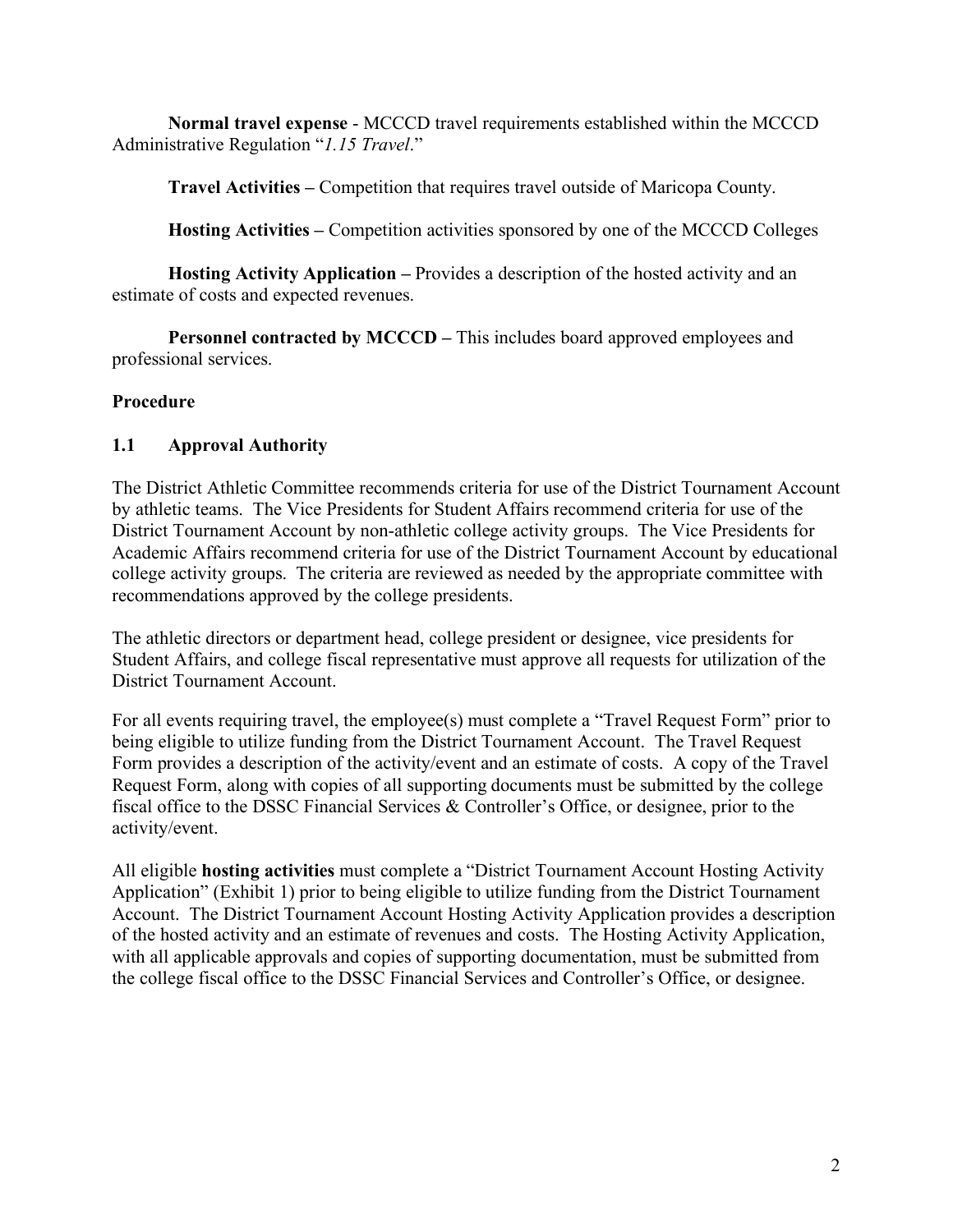#### **1.2 District Tournament Account Structure**

The District Tournament Account budget is annually established within Fund 2 as a District Support Services Center (DSSC) account (210-701-242660). Each college also maintains a District Tournament Account (210-xxx-242660) where allowable travel expenses are charged for post-season advanced NJCAA Regional, NJCAA district, national, or international competition.

When hosting a NJCAA regional, NJCAA district, national, or international competition, the DSSC Financial Services & Controller's Office (General Accounting) will establish a separate "230 account" for that specific event/ activity.

The College Financial System location code will be specific to the college hosting that tournament during the year. The District Tournament Account Hosting Activity Application form will establish a budget amount to be transferred from the DSSC District Tournament Account into the separate "230 account."

## **1.3 District Tournament Account Review and Sweeping**

The DSSC Financial Services and Controller, or designee, will periodically complete a review of expenses charged to the District Tournament Account when sweeping the expenses from the colleges. Sweeping of expenses will occur monthly during the fiscal year.

Review should ensure only approved events/activities are funded and the estimated budget for each activity/event was sustained. Expense eligibility and travel compliance will also be reviewed by the DSSC Financial Services and Controller, or designee.

## **1.4 Student Eligibility**

All student participants in an activity/event, for which District Tournament Account will be utilized, must be currently enrolled in a minimum of three (3) or more credit/semester hours at one or more of the MCCCD colleges. Any exceptions will be reviewed and approved on as needed basis. (ex: The enrollment provision allows student participants the opportunity to participate in extended competition although they may not be currently enrolled, as long as they were participating in the initial activity/event that qualified for advanced competition).

- A student is eligible to participate with another MCCCD community college if the college at which the student is enrolled does not offer the competitive activity.
- All student athletes participating in National Junior College Athletic Association (NJCAA) competition must meet NJCAA eligibility requirements.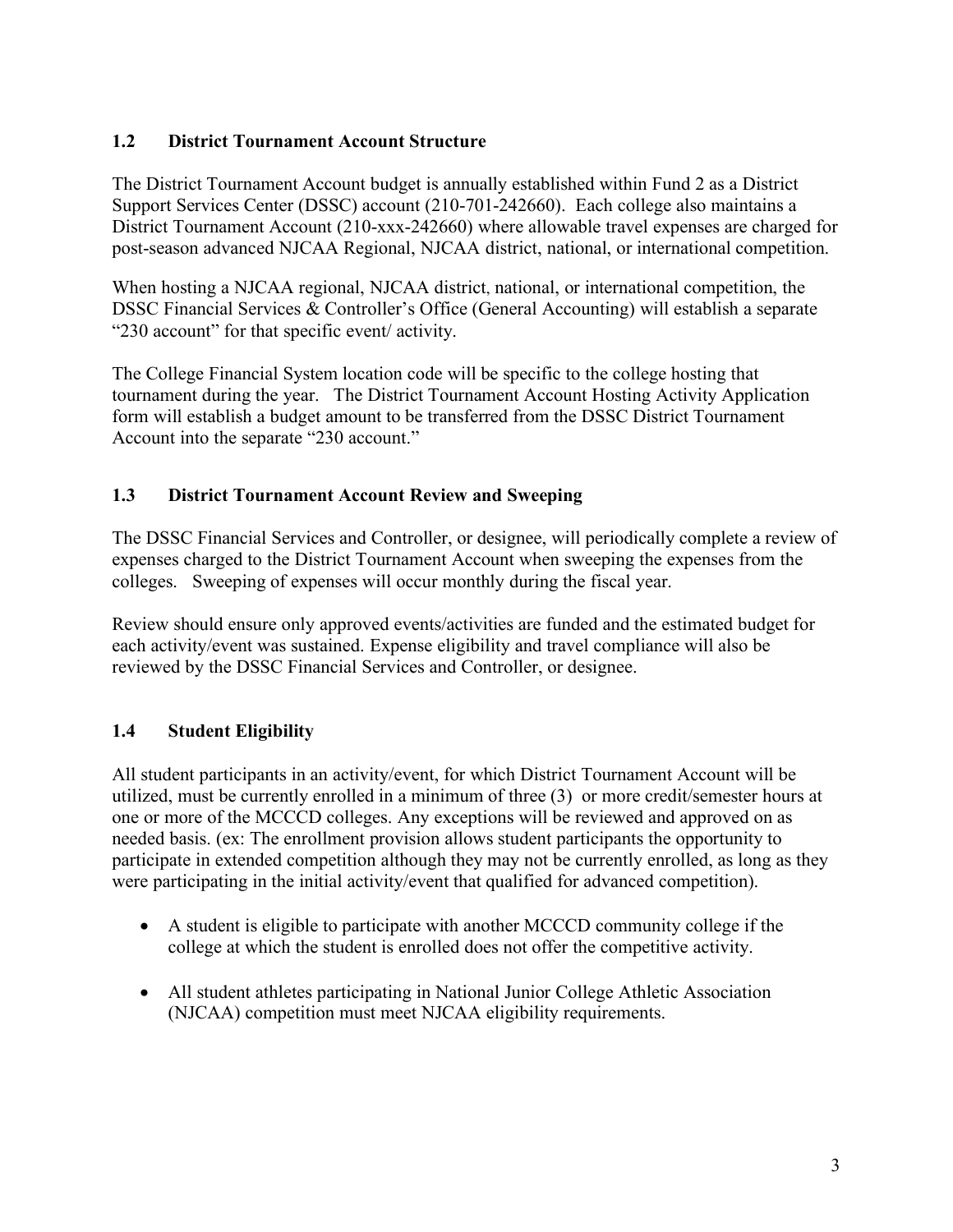#### **1.5 Travel Attendee Limitations**

The college president shall assign sponsors, coaches, and/or administrators to accompany individual student(s) or teams participating in the NJCAA Regional, NJCAA District, national, or international competition. Limitations on travel funding paid from the District Tournament Account are outlined as follows:

- Eligible students as defined within *"1.4 Student Eligibility."*
- Personnel contracted with MCCCD

Attendees eligible for funding from the District Tournament Account are limited to the following:

| $\sin(6)$ or less students                 | Three sponsors or coaches          |  |
|--------------------------------------------|------------------------------------|--|
| Between seven (7) and twelve (12) students | Six sponsors or coaches            |  |
| If greater than twelve (12) students       | Nine sponsors or coaches (maximum) |  |

\*The total number of sponsors or coaches may vary if a football team travels.

For athletic team travel, the number of attendees is limited to the coaches travel squad lists or any additional restrictions as determined by the ACCAC, Region 1 and NJCAA rules. The college may elect to directly fund additional sponsor attendee travel.

For non-athletic activities, qualifications of those eligible attendees are determined by the individual competition requirements as interpreted by the sponsors or coaches. If not otherwise noted, a case-by-case determination of the eligibility of attendees may be necessary by the Vice Presidents for Student Affairs and/or the Vice Presidents for Academic Affairs.

## **1.6 Expense Eligibility**

A. Travel Expenses

The District Tournament Account supports travel, registration/entry fees, lodging, subsistence, and travel related eligible expenses associated with the team or student/college activity.

MCCCD travel requirements are established within the MCCCD Administrative Regulation "*1.15 Travel."* All travel expenses incurred must adhere to this administrative regulation to be considered eligible expenses.

No other miscellaneous expenses are considered eligible when a team or student is accessing the District Tournament Account for travel activity. Examples of **ineligible expenses** that should not be charged to the District Tournament Account while in MCCCD travel status include but are not limited to, routine supplies, equipment, uniforms, souvenirs, side trips, gifts, clothing items such as t-shirts and recognition jewelry. If determined appropriate, the department's recognition budget may support these miscellaneous expenses.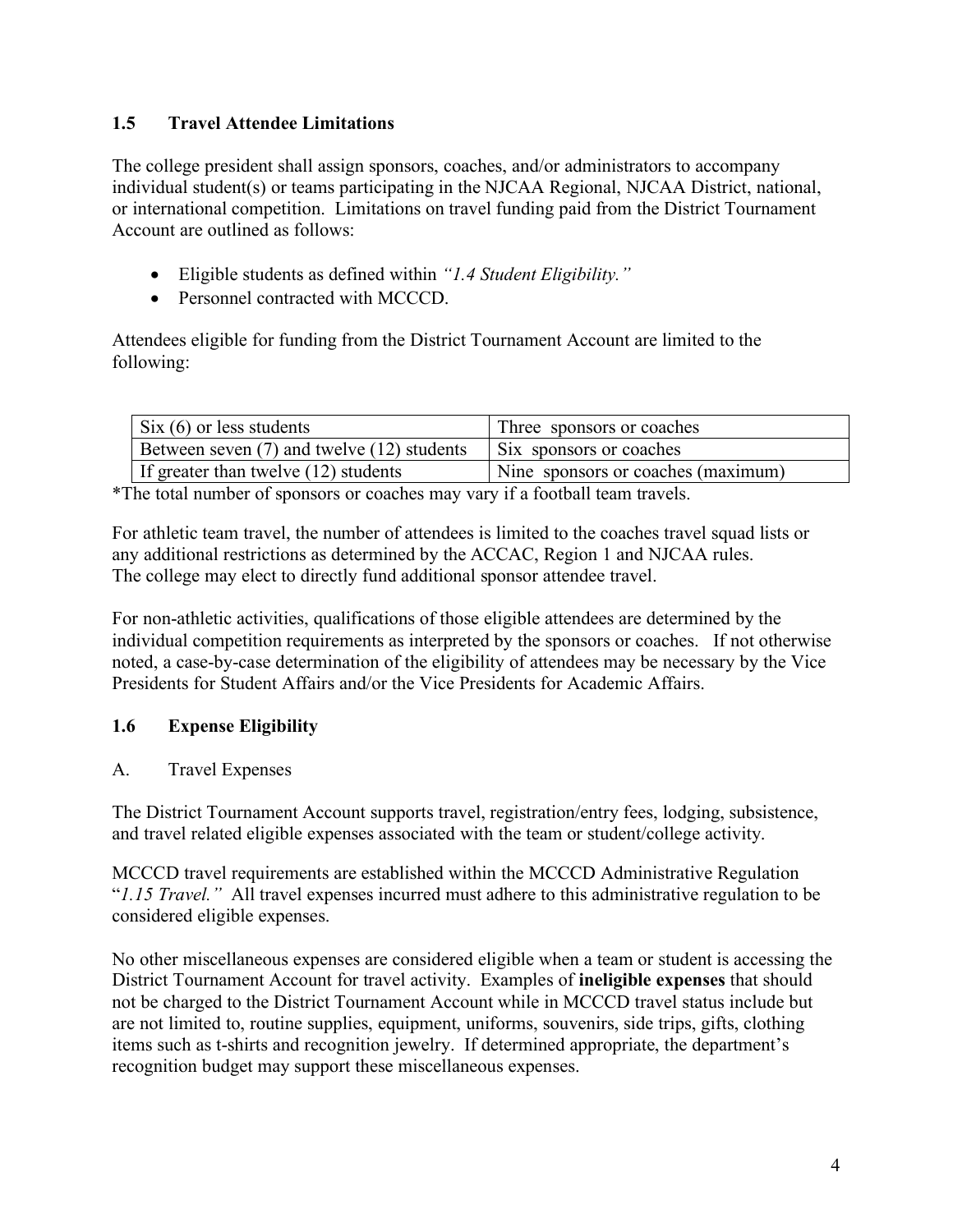Emergency supplies or equipment repair expenses are considered eligible expenses if incurred while traveling with the athletic team or student/college activity group.

In certain instances, item purchases (e.g. clothing) may be a stated requirement for team participation. In these instances, such expenses are considered part of the registration costs and thus an eligible expense. (Evidence of this stated purchasing requirement must be provided to support eligibility.)

## B. Host Expenses

The MCCCD colleges periodically host a NJCAA Regional, NJCAA District, national, or international competition. These events serve as the post-season, advanced competitions for which the District Tournament Account was originally established.

It is expected that reasonable planning of expenses, related to hosting a national post-season competition, will be incurred prior to the event. If directly related to the competition, such planning expenses may utilize the District Tournament Account funds.

Eligible host operating expenses may include professional services, supplies, banquets, hospitality rooms, and facility and equipment rentals.

A case-by-case determination of the eligibility of host planning expenses may be necessary by the DSSC Financial Services and Controller, or designee.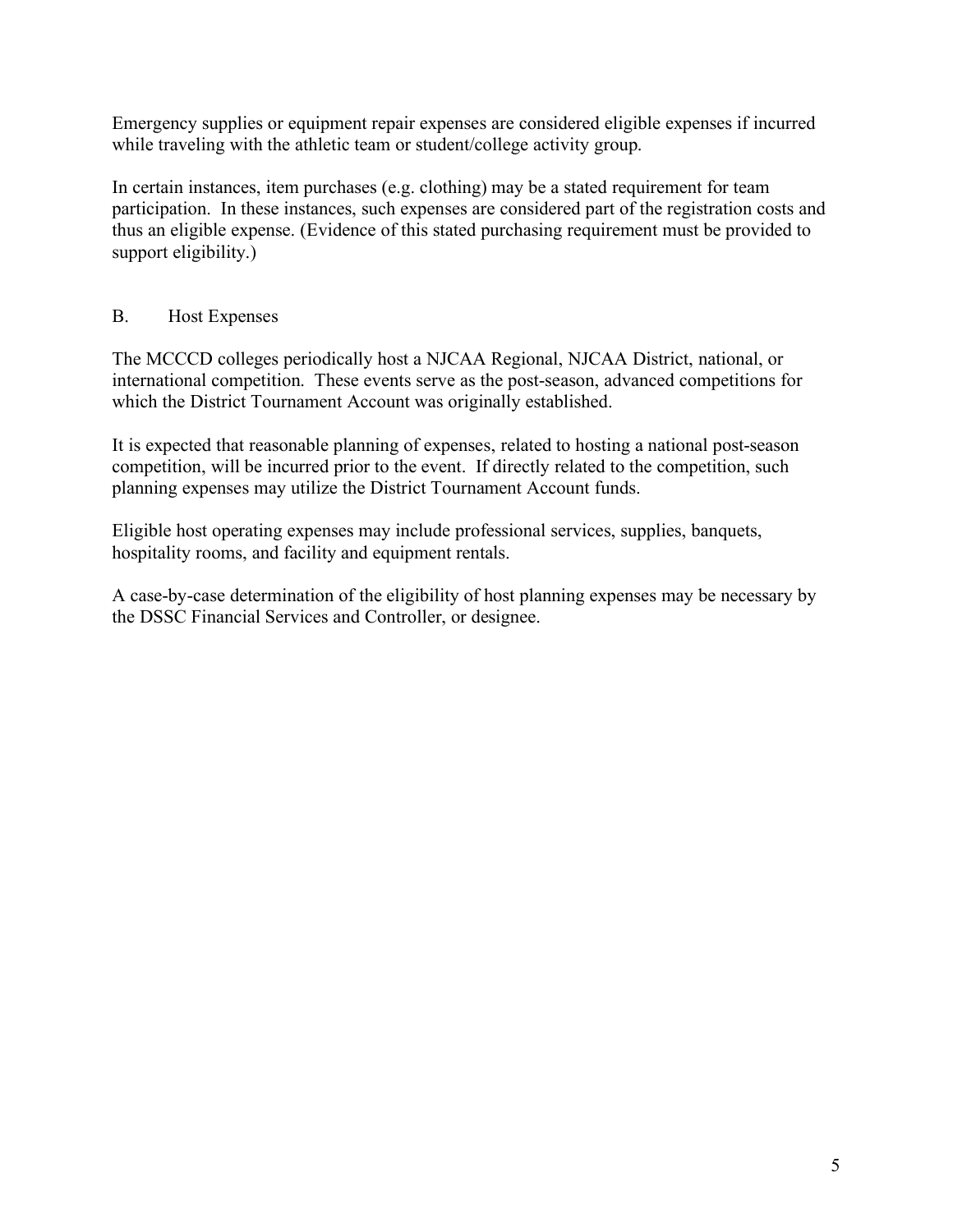## **APPENDIX A - ATHLETICS**

- MCCCD colleges shall utilize Arizona Community College Athletic Conference (ACCAC) and National Junior College Athletic Association (NJCAA) qualifications for regional and national competition.
- The District Tournament Account may be used to meet normal travel expenses of an athletic team that qualifies for NJCAA regional, NJCAA District, or national competition.
- All District Tournament Account expenses related to travel to NJCAA Regional, NJCAA District, and national competition, must be approved by the college president, or designee.
- Upon completion of travel, an accounting of funds used shall be submitted to the college fiscal representative the DSSC Financial Services & Controller's Office, or designee, for settlement and review.

#### **Valley of the Sun Football Bowl Game**

District Tournament Account funds will be used for the Valley of the Sun Football Bowl Game guarantee. This bowl game is a national competition, hosted annually by the MCCCD. The District Athletic Committee must approve the amount of the guarantee, in advance.

A separate "230 Valley of the Sun Football Bowl account" will be established. The College Financial System location code will be specific to the college hosting that tournament during the year. The District Tournament Account Hosting Activity Application form will establish a budget amount to be transferred from the DSSC District Tournament Account into the separate " $230$  account."

#### **Other**

Select pre-season and in-season athletic invitational tournaments have been developed by MCCCD. These invitational tournaments may often be titled "Valley of the Sun" tournaments as indicative of being hosted by an MCCCD college. These tournaments allow for additional competition, but **they are not post-season, advanced regional or national competitions**.

**District Tournament Account funds are not intended to support any other hosted Valley of the Sun tournaments, aside from the Valley of the Sun Football Bowl Game noted above.**